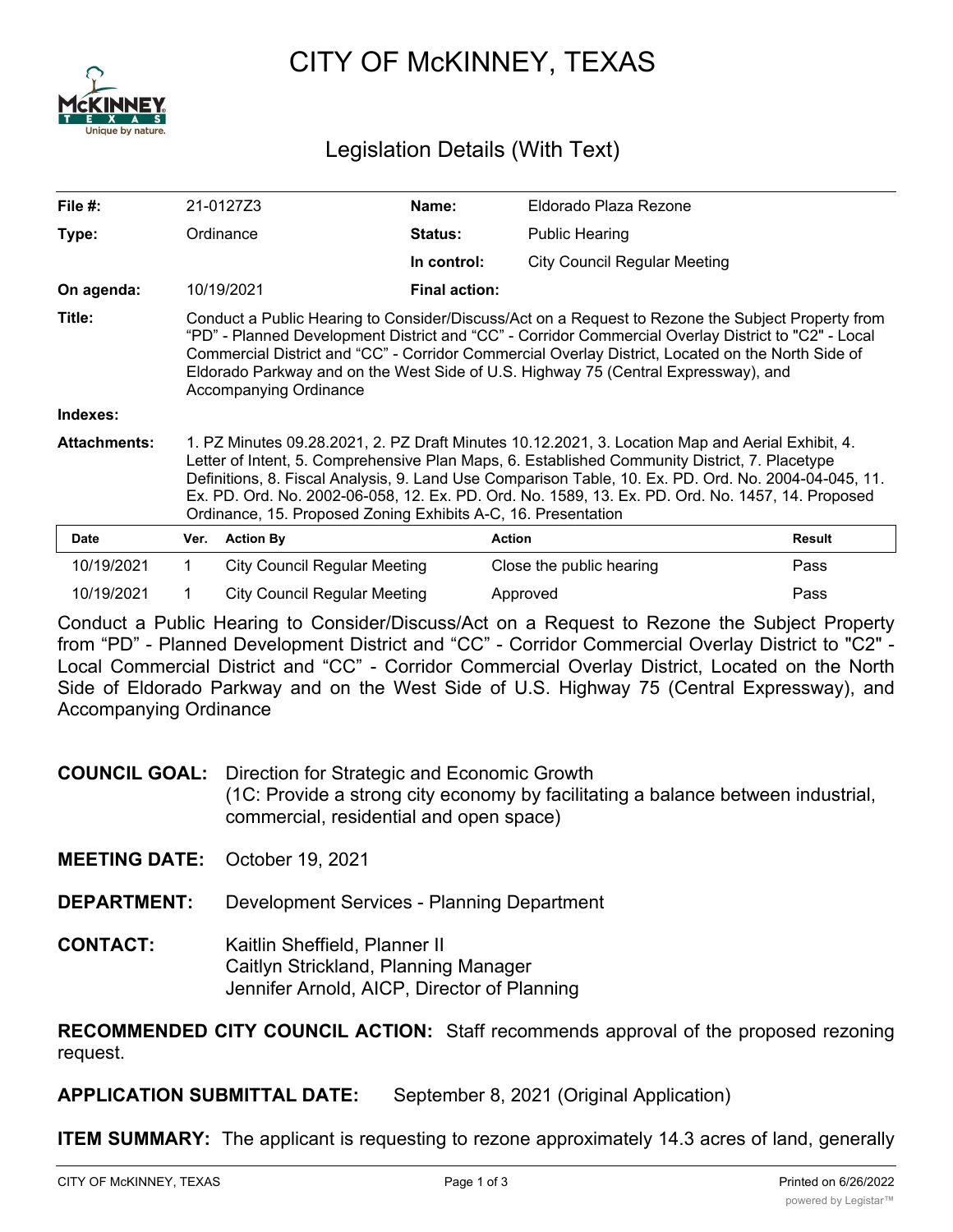for commercial uses.

## **EXISTING ZONING AND LAND USES:**

| Location            | Zoning District (Permitted Land Uses)                                                                                                                            | <b>Existing Land Use</b>                                                                                                                   |
|---------------------|------------------------------------------------------------------------------------------------------------------------------------------------------------------|--------------------------------------------------------------------------------------------------------------------------------------------|
| Subject<br>Property | l"PD" - Planned Development District 2004  Eldorado Plaza<br>-04-045 (Commercial Uses), "PD" -<br>Planned Development District 2007-03-<br>026 (Commercial Uses) |                                                                                                                                            |
| <b>North</b>        | "PD" - Planned Development District 1994 Springhill Suites by Marriott<br>-06-18 (Commercial Uses)                                                               |                                                                                                                                            |
| lSouth              | "PD" - Planned Development District 1589 Chase Bank, Pei Wei Asian<br>(Commercial Uses)                                                                          | <b>Kitchen</b>                                                                                                                             |
| lEast               | "PD" - Planned Development District 1353 Discount Tire, Noodle Wave,<br>(Commercial Uses)                                                                        | Mattress Firm, Texas Army<br>National Guard Recruiting,<br>Enterprise Rent-A-Car<br>American National Bank of<br><b>Texas, Super Shack</b> |
| <b>West</b>         | "PD" - Planned Development District 1998 Hidden Forest Addition<br>-11-62 (Residential Uses)                                                                     |                                                                                                                                            |

**PROPOSED ZONING:** The applicant is requesting to rezone the subject property from "PD" - Planned Development District to "C2" - Local Commercial District. Although the site is currently zoned for commercial uses under an existing PD - Planned Development District, the applicant has indicated a desire to rezone to a base zoning district of the City; "C2" - Local Commercial District. The current zoning on a portion of the subject property limits specific buildings on site to retail or office uses and does not permit a mix of those use types within the same building. The applicant has indicated that they have a prospective tenant for a vacant suite and has submitted this zoning request as a result to allow for an office use to be located in a building currently designated as retail.

Given the site's location along U.S. Highway 75 and the vision established for this area as part of the ONE McKinney 2040 Comprehensive Plan (discussed in more detail below), Staff is of the professional opinion that the rezoning request is appropriate and will help to continue to develop this portion of the highway with a list of modernized commercial uses. As such, Staff recommends approval of the proposed rezoning request.

**CONFORMANCE TO THE ONE MCKINNEY 2040 COMPREHENSIVE PLAN:** A key aspect of the ONE McKinney 2040 Comprehensive Plan is to provide direction related to desired development patterns in the city and to inform decisions related to the timing and phasing of future infrastructure investments. To assist in guiding these decisions, the plan includes a set of Guiding Principles that provide overall guidance and a Preferred Scenario and Land Use Diagram that illustrates the desired development patterns in the city. The Preferred Scenario and Land Use Diagram are built upon a series of distinctive districts, each with a specific purpose, focus and market. Each district consists of a mix of placetypes that identify the predominate land uses and desired pattern of development for the district.